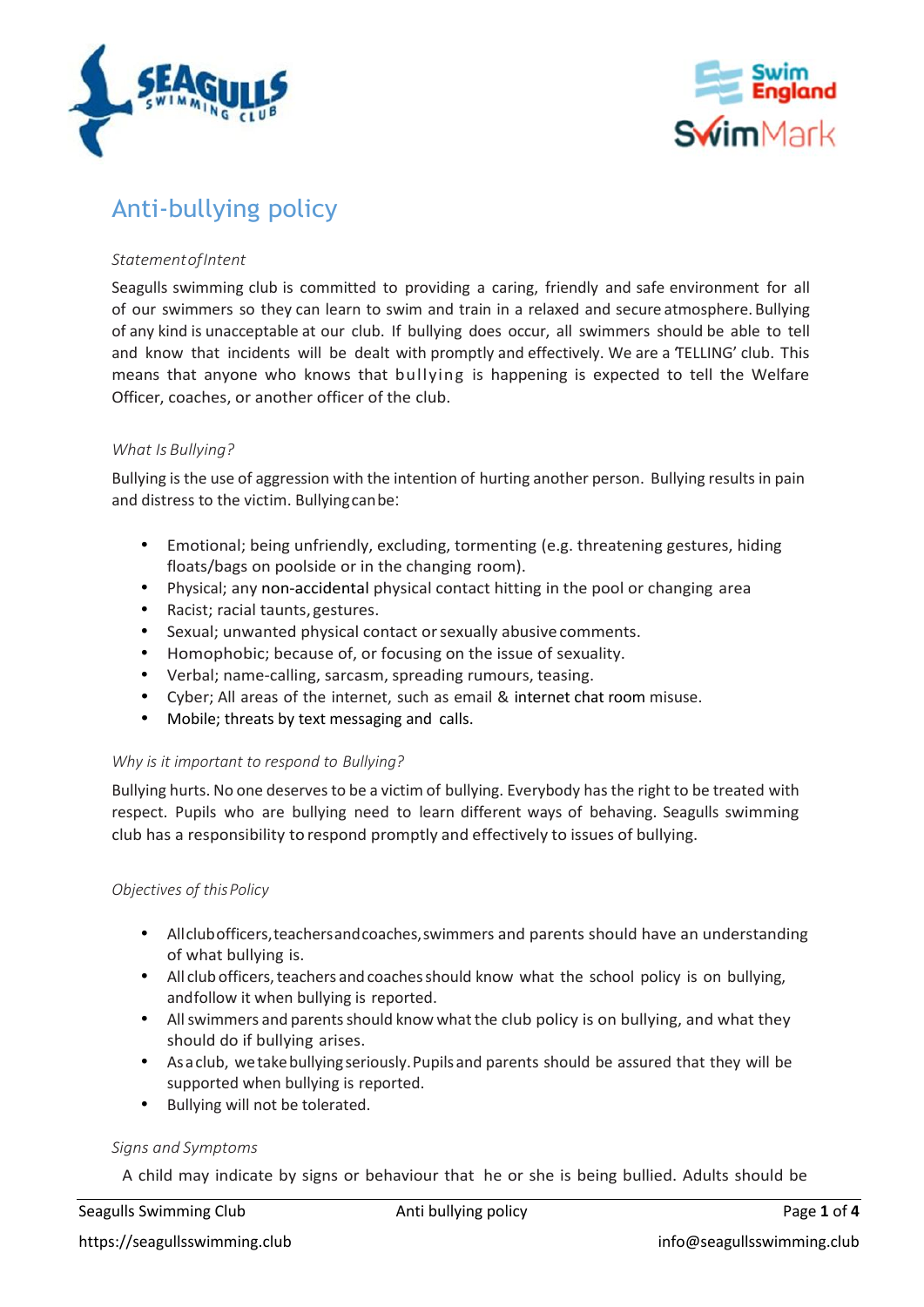



aware of these possible signs and that they shouldinvestigate if a child:

- Is frightened of walking to or from the club.
- Does not want to go on the club bus.
- Changes their usual routine.
- Is unwilling to go to the swimming club when they previously could not wait to go.
- Becomes withdrawn anxious, or lacking inconfidence.
- Starts stammering.
- Attempts or threatens suicide or runs away.
- Cries themselves to sleep at night or has nightmares.
- Feels ill at training times and does not want to go to the club.
- Training and competition level drops off.
- Comes home with clothes torn or swimming equipment damaged or lost.
- Asks for money or starts stealing money (to pay bully).
- Has unexplained cuts or bruises.
- Becomes aggressive, disruptive or unreasonable.
- Is bullying other children or siblings.
- Stops eating.
- Is frightened to say what's wrong.
- Gives improbable excuses for any of the above.
- Is afraid to use the internet or mobile phone.
- Is nervous & jumpy when a social media message is received.

These signs and behaviours could indicate other problems, but bullying should be considered a possibility and should be investigated.

#### *Procedures*

- 1. Report bullying incidents to the Welfare Officer, coach, teacher or another club officer.
- 2. In cases of serious bullying, the incidents will be recorded by that person and referred to the Welfare Officer if he/she is not already aware.
- 3. In serious cases parents should be informed and asked to come to a meeting to discuss the problem.
- 4. The bullying behaviour or threats of bullying must be investigated and the bullying stopped quickly.
- 5. If bullying is found to have occurred on the "balance of probabilities" then appropriate action will be taken including an attempt to help the bully (bullies) change their behaviour using a behaviour contract.

#### *Outcomes*

- 1. The bully (bullies) may be asked to genuinely apologise.
- 2. In serious cases, suspension or even exclusion willbe considered.
- 3. If possible, the pupils will be reconciled.
- 4. After the incident / incidents have been investigated and dealt with, each case will be monitored to ensure repeated bullying does not take place.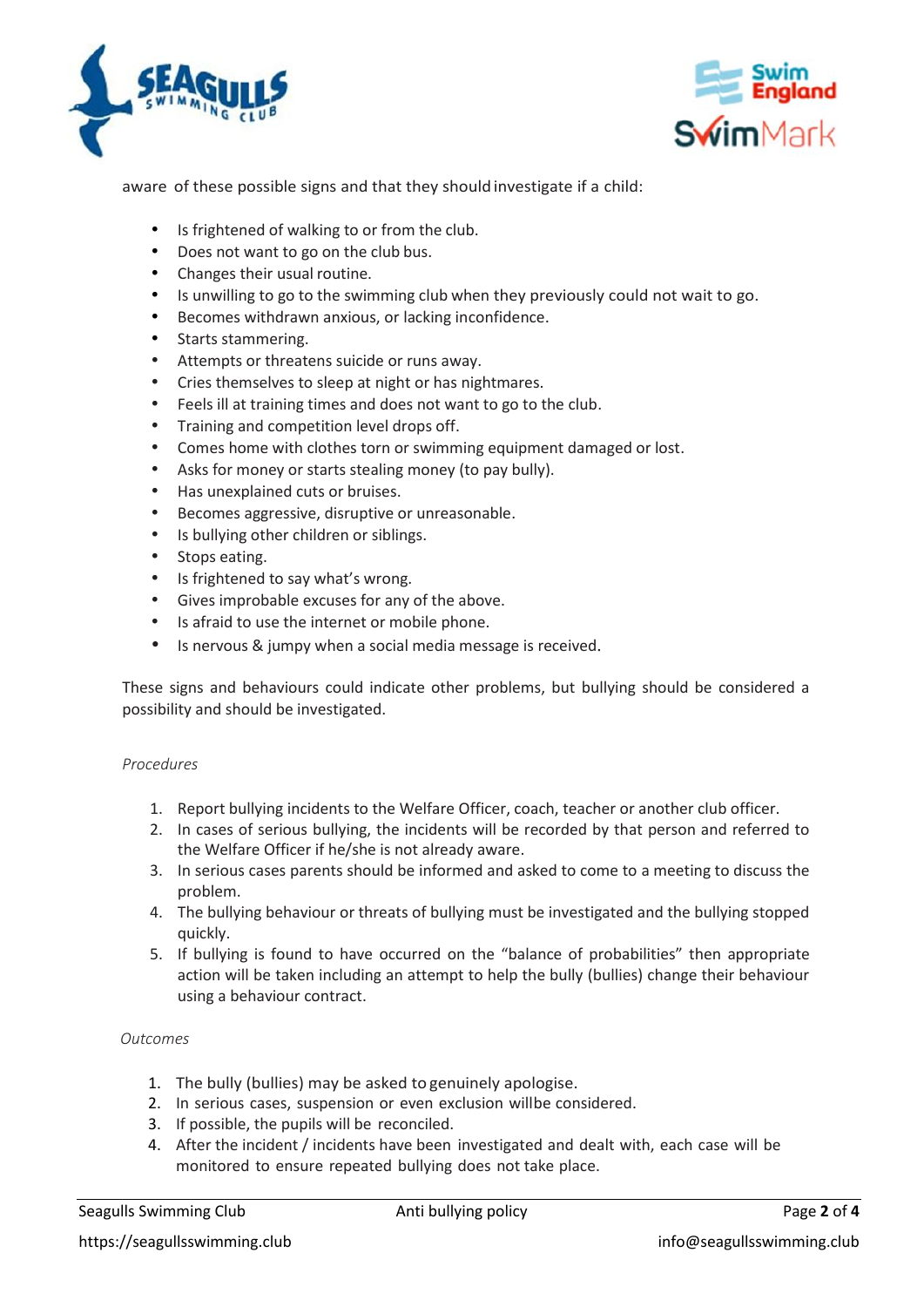



#### *Prevention*

We will use KIDSCAPE methods for helping children to prevent bullying. As and when appropriate, these may include:

- Writing a set of club rules.
- Signing a code of conduct.
- Having discussions about bullying and why it matters.

# Club guidance to assist in dealing with bullying

### *Mediation*

- The Welfare Officer should be informed of any allegations of bullying of a swimmer under the age of 18.
- Ensure you receive information in writing and agree who will take the lead in investigating the concern. Usually this will be the Welfare Officer but in some cases the coach or teacher may wish to take the lead.
- Initially try to effect mediation between the parties. The mediator could be the Welfare Officerand / or the coach.
- When children involved are under 16 years of age, ensure a parent / guardian is present when the child is spoken to or another adult nominated by the parent.
- If the young person is 16/17 years of age the parent and young person can agree no parent to be present or nominate another adult.

If mediation fails the following guidance should be adhered to:

#### *Set up a committee of 3 people*

- Normally this would be the welfare officer a suitable committee member or coach and a committee member who will take notes.
- Ensure all members of the committee are fully aware of the concerns raised and not involved in or related to any of the parties involved.
- Meet initially with the bullied young person and his / her parents as appropriate. Allow the young person concerned to explain the issues including what happened, where and how the incident made them feel. Reassure them they did right to raise the concern and that you take their concern seriously.
- In cases where the swimmer is 10 or under the parents may prefer to meet with the committee of 3 without the swimmer but with a letter in writing (self-written or with parents help if required) produced by the swimmer as to what happened etc.
- Ask the swimmer if there were any witnesses to what took place and if so ask the parents of those under 18 for consent to either speak to them or ask the parent to get in writing any information they have / what they saw etc. If the witness is over 18 you can approach them directly for this information.
- When you have all the information from the bullied swimmer speak to the alleged bully and his/her parent in line with above guidance. In some cases, you will find